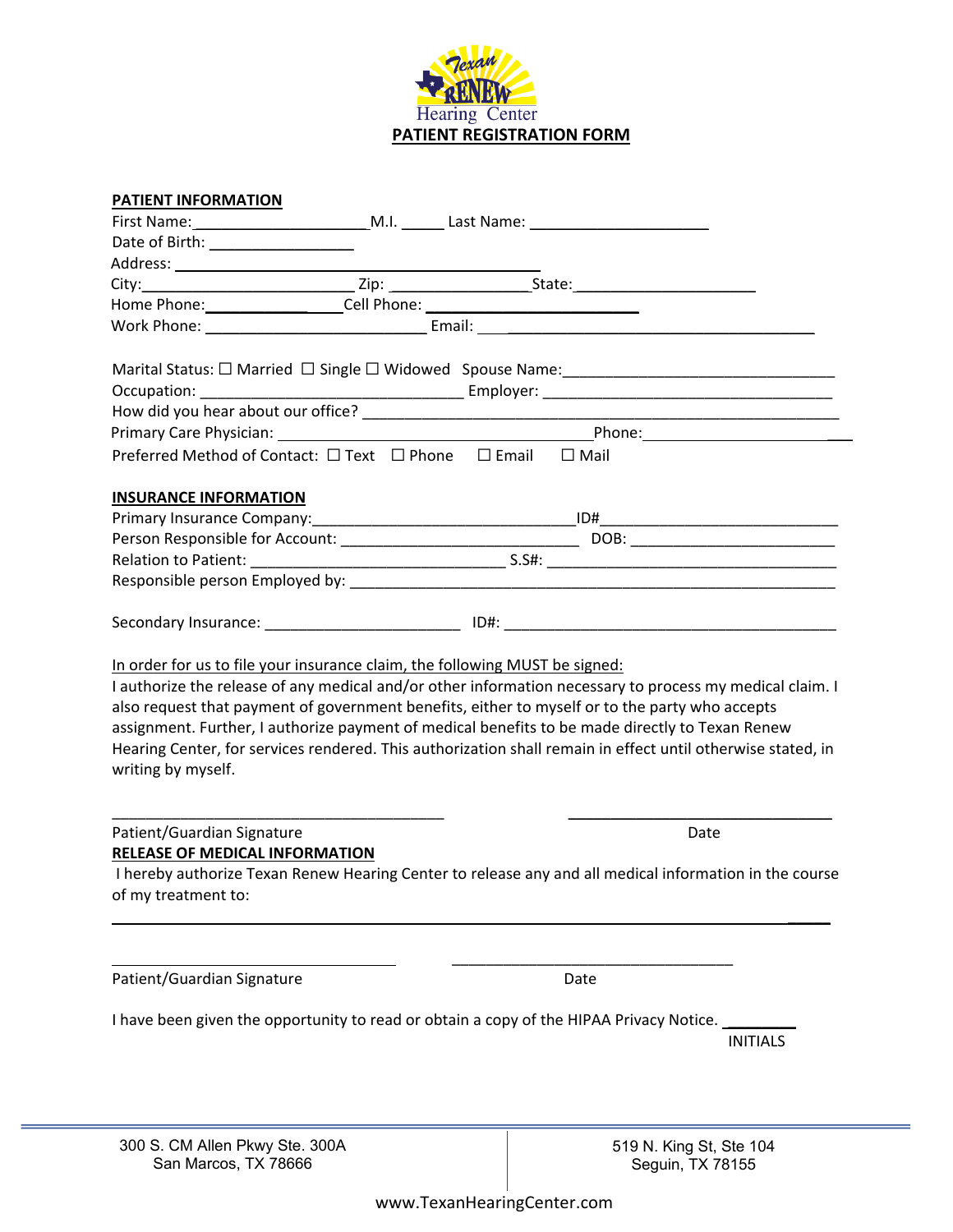

| The following information is confidential.                                                                                                                                                                                                                                                                                                      |                                  |  |  |  |  |
|-------------------------------------------------------------------------------------------------------------------------------------------------------------------------------------------------------------------------------------------------------------------------------------------------------------------------------------------------|----------------------------------|--|--|--|--|
|                                                                                                                                                                                                                                                                                                                                                 | DOB: ___________________________ |  |  |  |  |
| <b>MEDICAL</b>                                                                                                                                                                                                                                                                                                                                  |                                  |  |  |  |  |
| Have you ever had any of the following:<br>$\Box$ meningitis $\Box$ scarlet fever $\Box$ seizures $\Box$ vision problems $\Box$ arthritis<br>$\Box$ measles $\Box$ injury to head $\Box$ allergies $\Box$ depression/anxiety $\Box$ hypertension<br>$\Box$ mumps $\Box$ diabetes $\Box$ high fever $\Box$ pacemaker $\Box$ communicable disease |                                  |  |  |  |  |
| Have you had □COVID-19 or □Vaccine? □ yes □ no When: ___________________________                                                                                                                                                                                                                                                                |                                  |  |  |  |  |
| Have you ever had earaches or drainage from your ears? □YES □NO                                                                                                                                                                                                                                                                                 |                                  |  |  |  |  |
| Have you ever had medical/surgical treatment for your ears? □YES □NO                                                                                                                                                                                                                                                                            |                                  |  |  |  |  |
| Do you notice any buzzing, ringing or roaring in your ears? □YES □NO<br>If yes, which ear? $\Box$ Right $\Box$ Left $\Box$ Both Ears How                                                                                                                                                                                                        |                                  |  |  |  |  |
| Please list any medications (including non-prescriptions) you are currently taking or have                                                                                                                                                                                                                                                      |                                  |  |  |  |  |
|                                                                                                                                                                                                                                                                                                                                                 |                                  |  |  |  |  |
|                                                                                                                                                                                                                                                                                                                                                 |                                  |  |  |  |  |
| <b>GENERAL</b>                                                                                                                                                                                                                                                                                                                                  |                                  |  |  |  |  |
|                                                                                                                                                                                                                                                                                                                                                 |                                  |  |  |  |  |
| Do you think you have a hearing problem $\Box$ Yes $\Box$ No                                                                                                                                                                                                                                                                                    |                                  |  |  |  |  |
| If yes, how long have you noticed this problem?                                                                                                                                                                                                                                                                                                 |                                  |  |  |  |  |
|                                                                                                                                                                                                                                                                                                                                                 |                                  |  |  |  |  |
| In which ear do you hear the best? $\square$ Same in both ears $\square$ Right $\square$ Left                                                                                                                                                                                                                                                   |                                  |  |  |  |  |
| Have you ever been exposed to loud noises? □YES □NO                                                                                                                                                                                                                                                                                             |                                  |  |  |  |  |
|                                                                                                                                                                                                                                                                                                                                                 |                                  |  |  |  |  |
| Does anyone in your family have hearing loss? □YES □NO                                                                                                                                                                                                                                                                                          |                                  |  |  |  |  |
| Have you ever had your hearing tested? □YES □NO                                                                                                                                                                                                                                                                                                 |                                  |  |  |  |  |
|                                                                                                                                                                                                                                                                                                                                                 |                                  |  |  |  |  |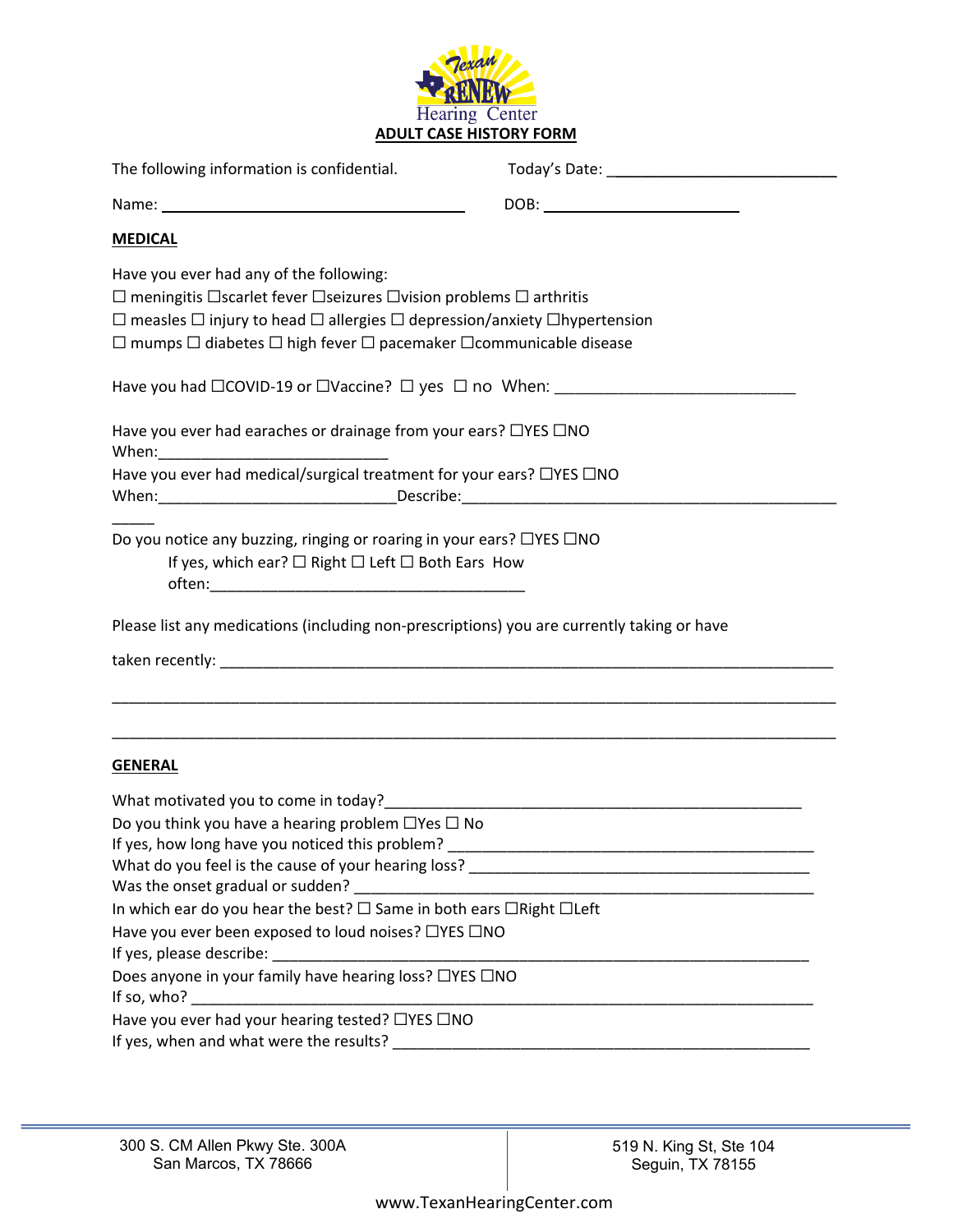

## **HEARING QUESTIONNAIRE**

Answer Y for "yes," N for "no," or S for "sometimes" to each of the following items. Don't skip a question if you avoid a situation because of a hearing problem. If you wear a hearing aid(s), answer the way you *hear without the hearing aid(s).*

Does your hearing cause you to feel frustrated when visiting with friends, relatives, or neighbors? **Y N S** Does your hearing cause you to feel embarrassed when meeting with new people? **Y N S** Do you have difficulty hearing when someone is soft spoken or speaks at a distance? **Y N S** Does your hearing cause you to attend social events or religious services less often than you'd like? **Y N S** Does your hearing cause you to become fatigued by the end of the day? **Y N S** Does your hearing cause you difficulty when listening to TV or radio? **Y N S** Does your hearing cause you difficulty when in a restaurant with relatives or friends? **Y N S** Does your hearing cause you to have arguments with family members? **Y N S** In what situations do you have the most difficulty hearing?

\_\_\_\_\_\_\_\_\_\_\_\_\_\_\_\_\_\_\_\_\_\_\_\_\_\_\_\_\_\_\_\_\_\_\_\_\_\_\_\_\_\_\_\_\_\_\_\_\_\_\_\_\_\_\_\_\_\_\_\_\_\_\_\_\_\_\_\_\_\_\_\_\_\_\_\_\_\_\_\_\_\_\_\_\_

## **HEARING AID HISTORY**

Have you ever worn a hearing aid?  $\Box$  YES  $\Box$ NO Do you use a hearing aid now? □ YES □NO If YES, how long have you had a hearing aid? On which ear do you use the hearing aid?  $\Box$  Right  $\Box$  Left  $\Box$  Both ears Do you wear it regularly? □ YES □NO Current complaints with devices?

Do you feel you benefit from it? □ YES □NO

## **HEARING NEEDS ASSESSMENT**

Put a "1" before the FIRST thing that is most important to you in purchasing a hearing aid. Now put a "2" before the second most important thing to you when purchasing a hearing aid. Next, put a "3" before the third most important thing to you when purchasing a hearing aid. Lastly, put a "4" before the least *important thing to you when purchasing a hearing aid.*

\_\_\_\_\_\_\_\_\_\_\_\_\_\_\_\_\_\_\_\_\_\_\_\_\_\_\_\_\_\_\_\_\_\_\_\_\_\_\_\_\_\_\_\_\_\_\_\_\_\_\_\_\_\_\_\_\_\_\_\_\_\_\_\_\_\_\_\_\_\_\_\_\_\_\_\_\_\_\_\_\_\_\_\_\_

Improved hearing in quiet lmproved hearing in noise Cosmetic appearance Expense

If a hearing loss is discovered today, do you feel you are ready for help?

Any other concerns not addressed above:  $\Box$ 

300 S. CM Allen Pkwy Ste. 300A San Marcos, TX 78666

519 N. King St, Ste 104 Seguin, TX 78155